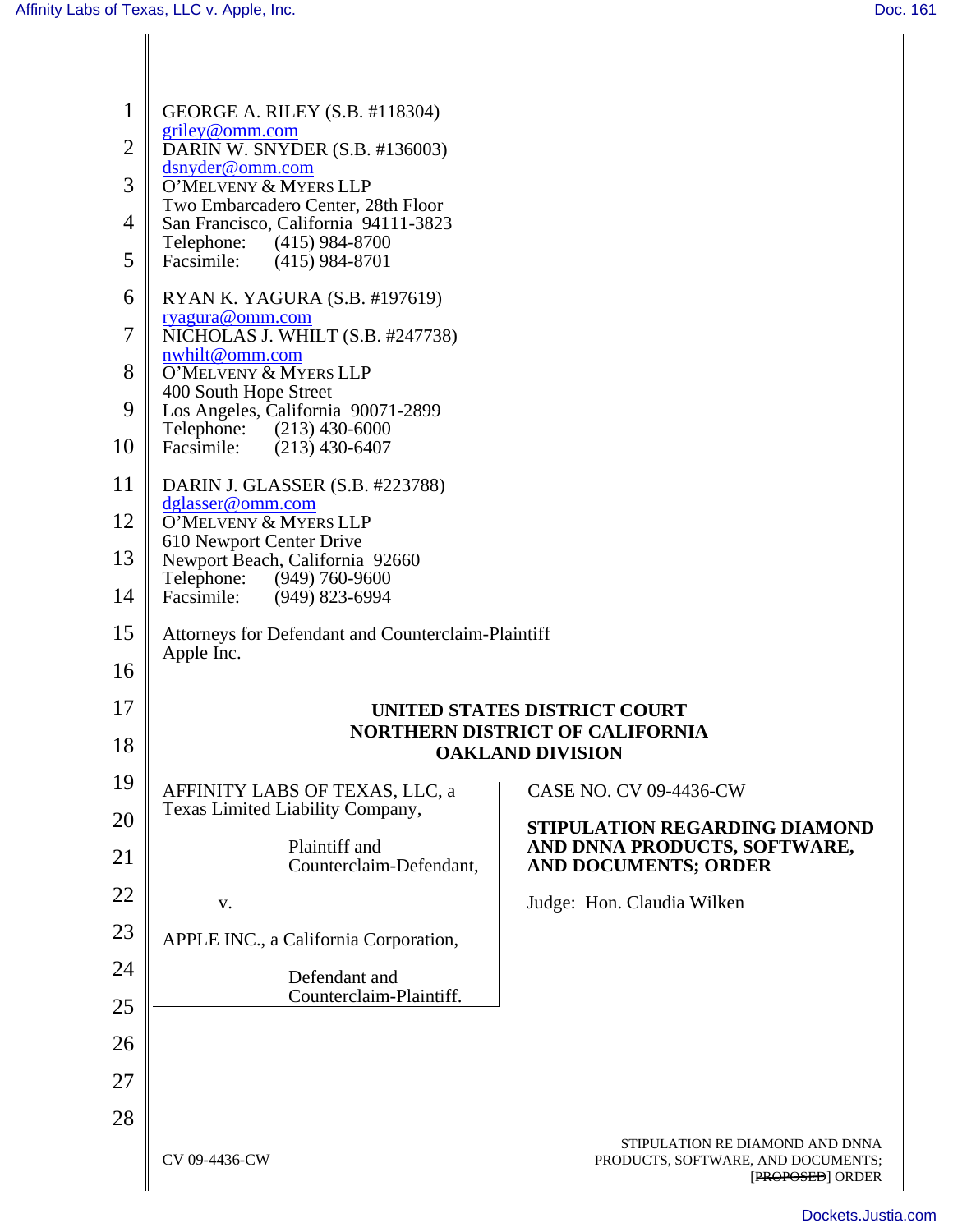| 1              | IT IS HEREBY STIPULATED by and between Plaintiff and Counterclaim-Defendant                     |  |  |
|----------------|-------------------------------------------------------------------------------------------------|--|--|
| $\overline{2}$ | Affinity Labs of Texas, LLC ("Affinity") and Defendant and Counterclaim-Plaintiff Apple Inc.    |  |  |
| 3              | ("Apple") as follows:                                                                           |  |  |
| 4              | WHEREAS, Apple obtained and has made available to Affinity for inspection samples of            |  |  |
| 5              | a product called the Rio 500 player shown in pictures produced in this case with bates numbers  |  |  |
| 6              | 179AppleCA0066557 - 179AppleCA0066563 and 179AppleCA0207576 - 179AppleCA0207580                 |  |  |
| 7              | ("Rio 500");                                                                                    |  |  |
| 8              | WHEREAS, Apple produced a Getting Started Guide for the Rio 500 with bates numbers              |  |  |
| 9              | 179AppleCA0013804 - 179AppleCA0013805 ("Rio 500 Guide");                                        |  |  |
| 10             | WHEREAS, Apple produced software entitled RioPort Audio Manager Versions 2.0 and                |  |  |
| 11             | with the Rio 500 and having bates numbers<br>2.1<br>for<br>179AppleCA0020269,<br>use            |  |  |
| 12             | 179AppleCA0203155, 179AppleCA0207350, and 179AppleCA0207381 ("RioPort Software");               |  |  |
| 13             | WHEREAS, Apple obtained and has made available to Affinity for inspection samples of            |  |  |
| 14             | a product called the Rio 600 player shown in pictures produced in this case with bates numbers  |  |  |
| 15             | 179AppleCA0066564 - 179AppleCA0066581 ("Rio 600");                                              |  |  |
| 16             | WHEREAS, Apple produced a document entitled Rio 600 Getting Started Guide having                |  |  |
| 17             | bates numbers 179AppleCA0020874 - 179AppleCA0020903 ("Rio 600 Guide");                          |  |  |
| 18             | WHEREAS, Apple produced software entitled Rio Audio Manager Version 3.3 having                  |  |  |
| 19             | bates number 179AppleCA0022063 ("Rio Audio Manager 3.3");                                       |  |  |
| 20             | WHEREAS, Apple obtained and has made available to Affinity for inspection samples of            |  |  |
| 21             | a product called the Rio 800 player shown in pictures produced in this case with bates numbers  |  |  |
| 22             | 179AppleCA0066593 - 179AppleCA0066599 ("Rio 800");                                              |  |  |
| 23             | WHEREAS, Apple produced a document entitled Rio 800 Getting Started Guide having                |  |  |
| 24             | bates numbers 179AppleCA0022005 - 179AppleCA0022024 ("Rio 800 Guide");                          |  |  |
| 25             | WHEREAS, Apple produced software entitled Rio Audio Manager Version 3.4 having                  |  |  |
| 26             | bates number 179AppleCA0203156 ("Rio Audio Manager 3.4");                                       |  |  |
| 27             |                                                                                                 |  |  |
| 28             |                                                                                                 |  |  |
|                | STIPULATION RE DIAMOND AND DNNA<br>CV 09-4436-CW<br>$-1-$<br>PRODUCTS, SOFTWARE, AND DOCUMENTS; |  |  |

 $\mathsf{I}$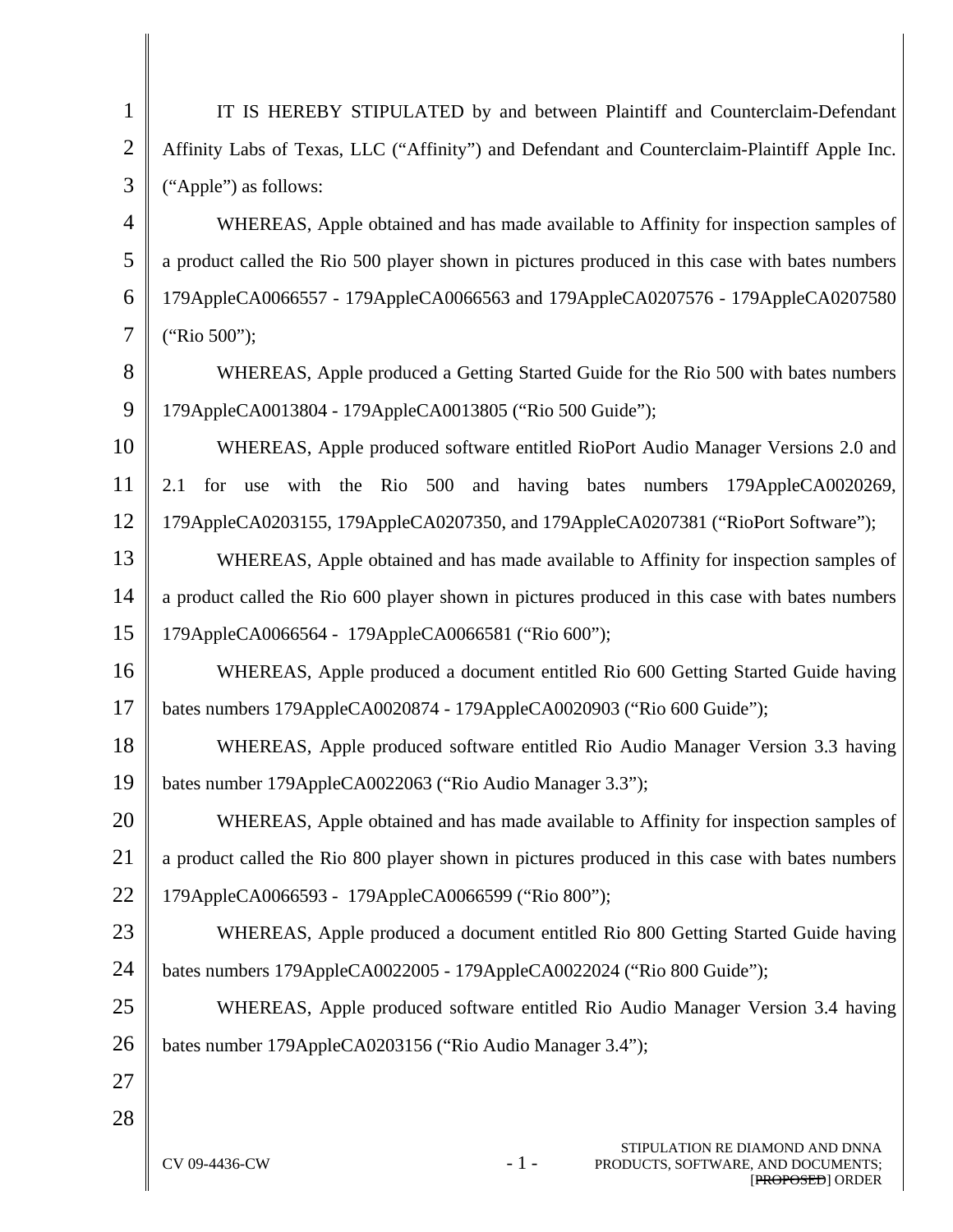| $\mathbf{1}$   | WHEREAS, Apple obtained and has made available to Affinity for inspection samples of                                |  |  |
|----------------|---------------------------------------------------------------------------------------------------------------------|--|--|
| $\overline{2}$ | a product called the psa[play player shown in pictures produced in this case with bates numbers                     |  |  |
| 3              | 179AppleCA0066582 - 179AppleCA0066591 ("psa[play");                                                                 |  |  |
| $\overline{4}$ | WHEREAS, Apple produced a document entitled psa[play Getting Started Guide having                                   |  |  |
| 5              | bates numbers 179AppleCA0022064 - 179AppleCA0022073 ("psa[play Guide");                                             |  |  |
| 6              | WHEREAS, Apple produced software entitled Nike Audio Manager having bates number                                    |  |  |
| 7              | 179Apple-CA0022091 ("Nike Audio Manager");                                                                          |  |  |
| 8              | WHEREAS, Digital Networks North America, Inc. produced a document having bates                                      |  |  |
| 9              | numbers DNNA000001-DNNA000034;                                                                                      |  |  |
| 10             | WHEREAS, Apple's Patent L.R. 3-3 Invalidity Contentions identify the Rio 500, Rio 500                               |  |  |
| 11             | Guide, RioPort Software, Rio 600, Rio 600 Guide, Rio Audio Manager 3.3, Rio 800, Rio 800                            |  |  |
| 12             | Guide, Rio Audio Manager 3.4, psa[play, psa[play Guide, and Nike Audio Manager;                                     |  |  |
| 13             | NOW, THEREFORE, IT IS HEREBY STIPULATED BY AND BETWEEN THE                                                          |  |  |
| 14             | PARTIES HERETO, THROUGH THEIR RESPECTIVE COUNSEL AND SUBJECT TO THE                                                 |  |  |
| 15             | APPROVAL OF THE COURT, AS FOLLOWS:                                                                                  |  |  |
| 16             | The Rio 500, Rio 500 Guide, RioPort Software, Rio 600, Rio 600 Guide, Rio<br>1.                                     |  |  |
| 17             | Audio Manager 3.3, Rio 800, Rio 800 Guide, Rio Audio Manager 3.4, psa[play,                                         |  |  |
| 18             | psa[play Guide, Nike Audio Manager, and DNNA000001-DNNA000034 are                                                   |  |  |
| 19             | authentic under Federal Rule of Evidence 901; and                                                                   |  |  |
| 20             | The Rio 500 Guide, RioPort Software, Rio 600 Guide, Rio Audio Manager 3.3,<br>2.                                    |  |  |
| 21             | Rio 800 Guide, Rio Audio Manager 3.4, psa[play Guide, Nike Audio Manager, and                                       |  |  |
| 22             | DNNA000001-DNNA000034 are records of regularly conducted activity under                                             |  |  |
| 23             | Federal Rule of Evidence 803(6);                                                                                    |  |  |
| 24             |                                                                                                                     |  |  |
| 25             |                                                                                                                     |  |  |
| 26             |                                                                                                                     |  |  |
| 27             |                                                                                                                     |  |  |
| 28             |                                                                                                                     |  |  |
|                | STIPULATION RE DIAMOND AND DNNA<br>$-2-$<br>CV 09-4436-CW<br>PRODUCTS, SOFTWARE, AND DOCUMENTS;<br>[PROPOSED] ORDER |  |  |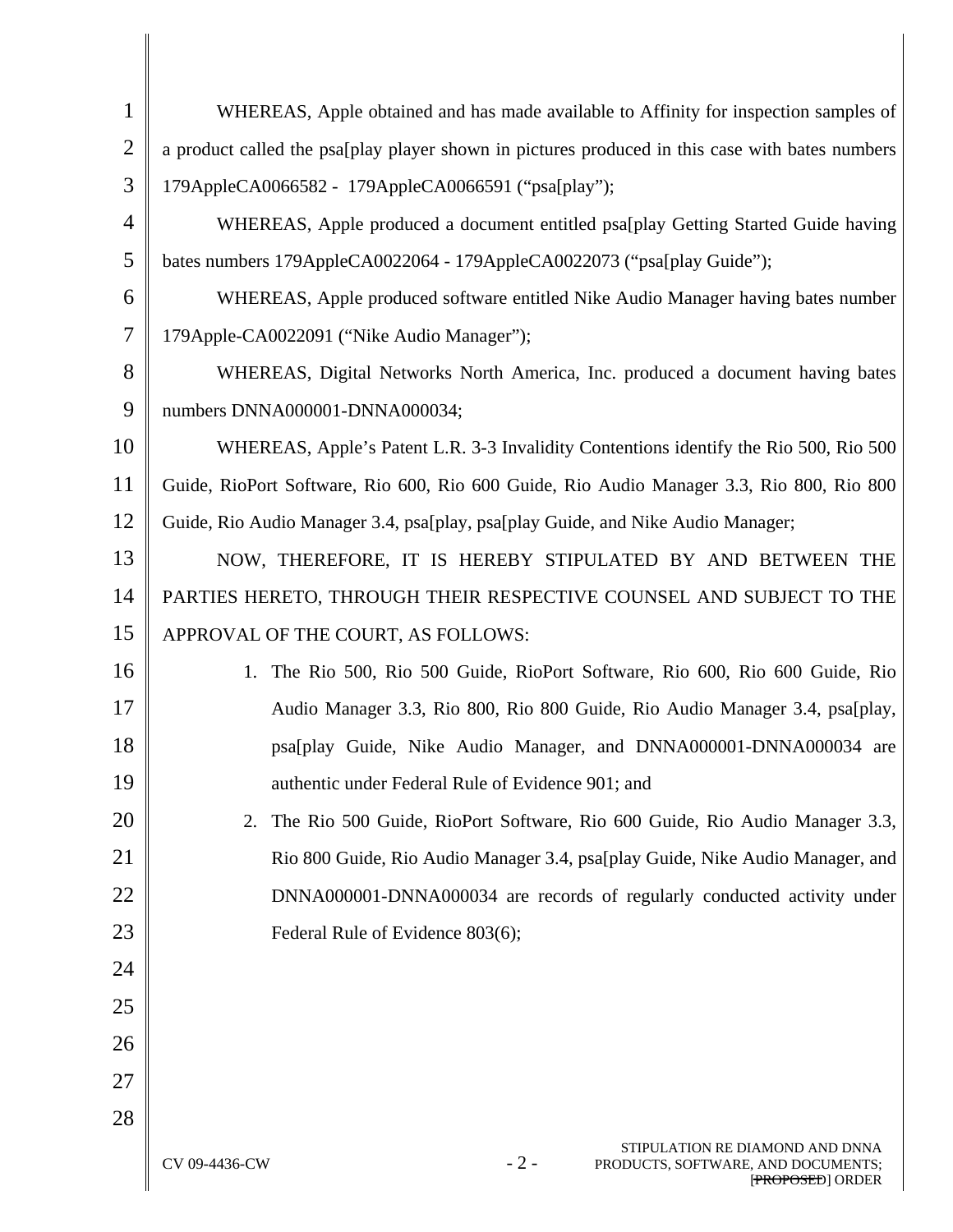| $\mathbf{1}$   | Dated: March 16, 2011 | <b>GEORGE A. RILEY</b><br>DARIN W. SNYDER                                                          |
|----------------|-----------------------|----------------------------------------------------------------------------------------------------|
| $\overline{2}$ |                       | RYAN K. YAGURA                                                                                     |
| 3              |                       | DARIN J. GLASSER<br>NICHOLAS J. WHILT                                                              |
| $\overline{4}$ |                       | O'MELVENY & MYERS LLP                                                                              |
| 5              |                       |                                                                                                    |
| 6              |                       | By: /s/ Nicholas J. Whilt                                                                          |
| 7              |                       | Nicholas J. Whilt                                                                                  |
| 8              |                       | Attorneys for Defendant and Counterclaim-<br>Plaintiff APPLE INC.                                  |
| 9              |                       |                                                                                                    |
| 10             | Dated: March 16, 2011 | RICHARD L. SEABOLT<br>L. NORWOOD JAMESON<br>MATTHEW C. GAUDET                                      |
| 11             |                       | <b>BRIAN MCQUILLEN</b><br><b>JORDAN T. FOWLES</b>                                                  |
| 12             |                       | <b>DUANE MORRIS LLP</b>                                                                            |
| 13             |                       |                                                                                                    |
| 14             |                       |                                                                                                    |
| 15             |                       | By: /s/ Jordan T. Fowles<br>Jordan T. Fowles                                                       |
| 16             |                       |                                                                                                    |
| 17             |                       | Attorneys for Plaintiff and Counterclaim-<br>Defendant AFFINITY LABS OF TEXAS,<br><b>LLC</b>       |
| 18             |                       |                                                                                                    |
| 19             |                       |                                                                                                    |
| 20             |                       |                                                                                                    |
| 21             |                       |                                                                                                    |
| 22             |                       |                                                                                                    |
| 23             |                       |                                                                                                    |
| 24             |                       |                                                                                                    |
| 25             |                       |                                                                                                    |
| 26             |                       |                                                                                                    |
| 27             |                       |                                                                                                    |
| 28             |                       |                                                                                                    |
|                | CV 09-4436-CW         | STIPULATION RE DIAMOND AND DNNA<br>$-3-$<br>PRODUCTS, SOFTWARE, AND DOCUMENTS;<br>[PROPOSED] ORDER |